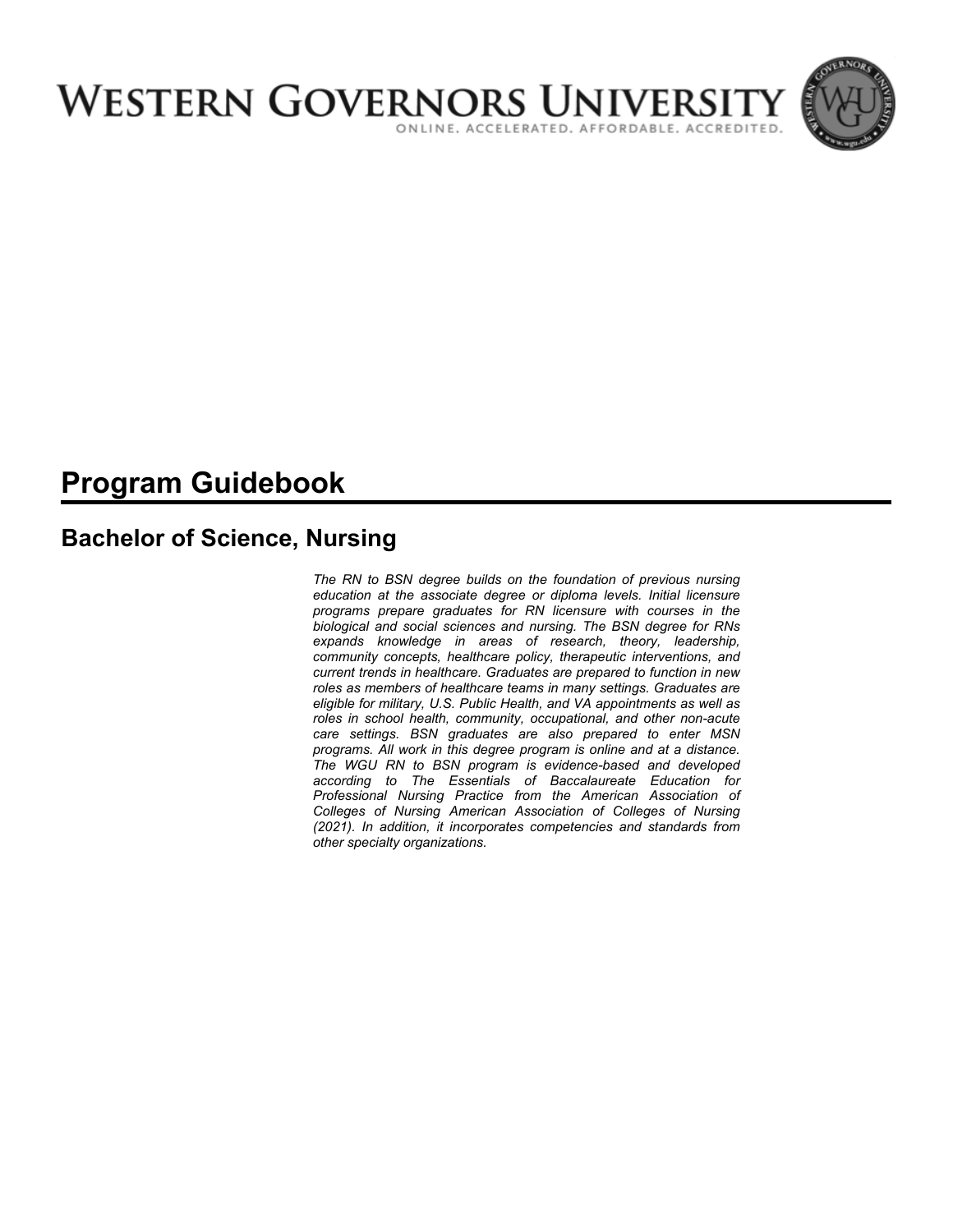# **Understanding the Competency-Based Approach**

Practically speaking, how do competency-based programs like those offered at Western Governors University (WGU) work? Unlike traditional universities, WGU does not award degrees based on completion of a certain number of credit hours or a certain set of required courses. Instead, you will earn your degree by demonstrating your skills, knowledge, and understanding of important concepts.

Progress through a degree program is governed not by the amount of time you spend in class but by your ability to demonstrate mastery of competencies as you complete required courses. Of course, you will need to engage in learning experiences as you review competencies or develop knowledge and skills in areas in which you may be weak. To help you acquire the knowledge and skills you need to complete your courses and program, WGU provides a rich array of learning resources. Your program mentor will work closely with you to help you understand the competencies required for your program and to help you create a schedule for completing your courses. You will also work closely with course instructors as you engage in each of your courses. As subject matter experts, course instructors will guide you through the content you must master to pass the course assessments.

The benefit of this competency-based system is that it enables students who are knowledgeable about a particular subject to make accelerated progress toward completing a degree, even if they lack college experience. You may have gained skills and knowledge of a subject while on the job, accumulated wisdom through years of life experience, or already taken a course on a particular subject. WGU will award your degree based on the skills and knowledge that you possess and can demonstrate—not the number of credits hours on your transcript.

# **Accreditation**

Western Governors University is the only university in the history of American higher education to have earned accreditation from four regional accrediting commissions. WGU's accreditation was awarded by (1) the Northwest Commission on Colleges and Universities, (2) the Higher Learning Commission of the North Central Association of Colleges and Schools, (3) the Accrediting Commission for Community and Junior Colleges of the Western Association of Schools and Colleges, and (4) the Accrediting Commission for Senior Colleges and Universities of the Western Association of Schools and Colleges. The university's accreditation status is now managed by the Northwest Commission on Colleges and Universities (NWCCU), which reaffirmed WGU's accreditation in February 2020. The WGU Teachers College is accredited at the initial-licensure level by the Council for the Accreditation of Educator Preparation (CAEP) and by the Association for Advancing Quality in Educator Preparation (AAQEP). The nursing programs are accredited by the Commission on Collegiate Nursing Education (CCNE). The Health Information Management program is accredited by the Commission on Accreditation for Health Informatics and Information Management Education (CAHIIM). The College of Business programs are accredited by the Accreditation Council for Business Schools and Programs (ACBSP).

# **The Degree Plan**

The focus of your program is your personalized Degree Plan. The Degree Plan is a detailed blueprint of the courses you will need to complete in order to earn your degree. The Degree Plan also lays out the accompanying learning resources and assessments that compose your program. The list of courses in the Degree Plan is often referred to as the standard path. The amount of time it takes to complete your program depends on both the amount of new information you need to learn and the amount of time you plan to devote each week to study. Your program mentor and course instructors will help you assess your strengths and development needs to establish a study plan.

Students vary widely in the specific skills and information they need to learn. For example, some students may be highly knowledgeable in a particular subject matter and would not need to engage in new learning opportunities. Other students may find that portions of the program require them to learn new information and that they need to take an online class or participate in a study module to acquire the knowledge and skills needed to fulfill program competencies in that area. Some individuals may be able to devote as little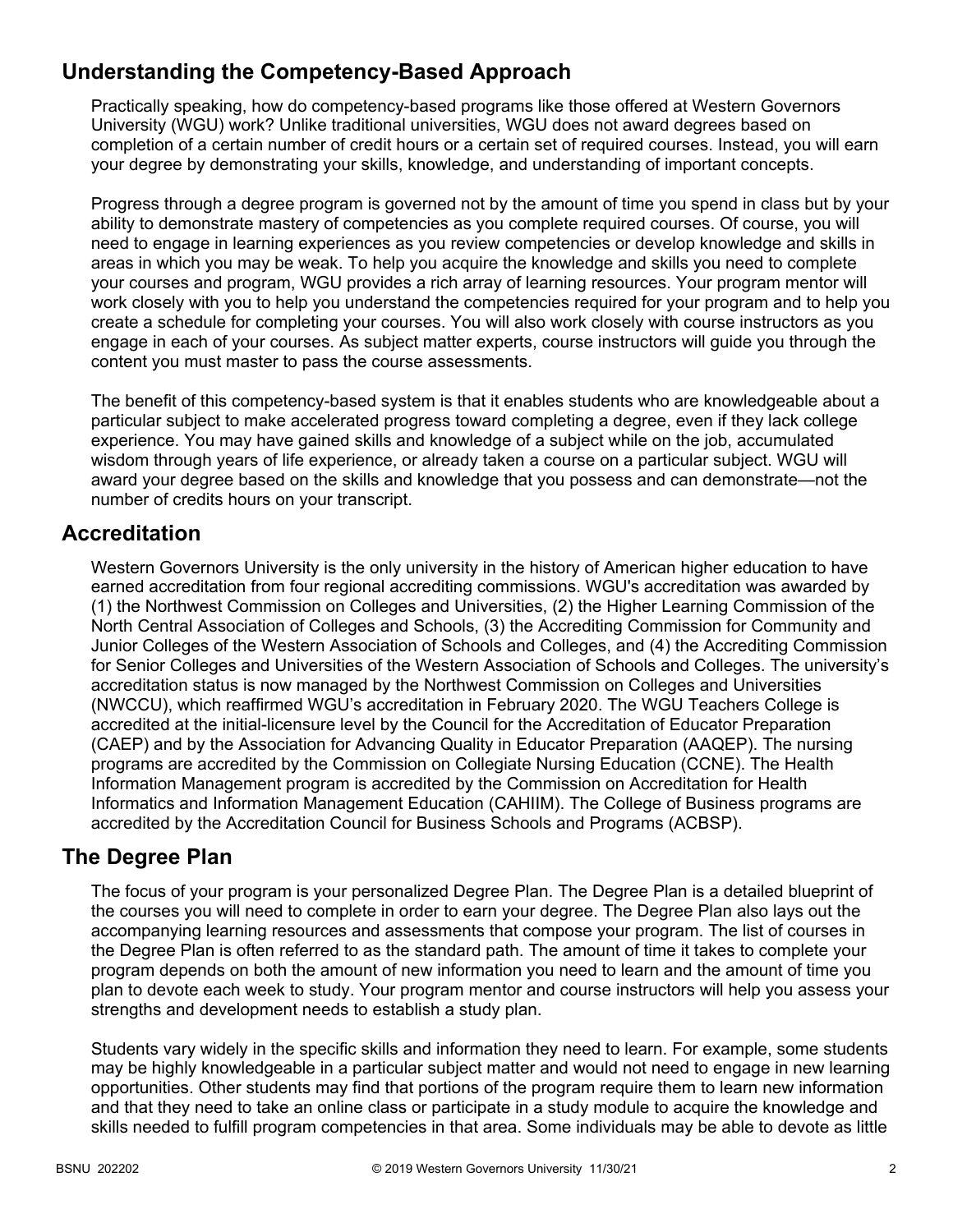as 15–20 hours per week to the program, while others may need to devote more time. For this reason, pre-assessments are there to help your program mentor form a profile of your prior knowledge and create a personalized Degree Plan.

# **How You Will Interact with Faculty**

At WGU, faculty serve in specialized roles, and they will work with you individually to provide the guidance, instruction, and support you will need to succeed and graduate. As a student, it is important for you to take advantage of this support. It is key to your progress and ultimate success. Upon your enrollment, you will be assigned a program mentor—an expert in your field of study who will provide you with regular program-level guidance and support from the day you start until the day you graduate. Your program mentor will set up regular telephone appointments (weekly at first) with you, which you will be expected to keep. The mentor will review program competencies with you and work with you to develop a plan and schedule for your coursework. Your program mentor will serve as your main point of contact throughout your program—helping you set weekly study goals, recommending specific learning materials, telling you what to expect in courses, and keeping you motivated. In addition to regular calls, your program mentor is available to help you resolve questions and concerns as they arise.

You will also be assigned to a course instructor for each course. Course instructors are doctoral-level subject matter experts who will assist your learning in each individual course. When you begin a new course, your assigned course instructor will actively monitor your progress and will be in touch to offer one-on-one instruction and to provide you with information about webinars, cohort sessions, and other learning opportunities available to help you acquire the competencies you need to master the course. Your course instructor can discuss your learning for the course, help you find answers to content questions, and give you the tools to navigate the course successfully. In addition, you will communicate with course instructors by posting in the online learning community and participating in live discussion sessions such as webinars and cohorts.

For many of the courses at WGU, you will be required to complete performance assessments. These include reports, papers, presentations, and projects that let you demonstrate your mastery of the required competencies. A separate group of faculty members, called evaluators, will review your work to determine whether it meets requirements. Evaluators are also subject matter experts in their field of evaluation. If your assessment needs further work before it "passes," these evaluators, who review your work anonymously, will provide you with instructional feedback to help you meet evaluation standards and allow you to advance.

# **Connecting with Other Mentors and Fellow Students**

As you proceed through your Degree Plan, you will have direct contact with multiple faculty members. These communications can take a variety of forms, including participation in one-on-one discussions, chats in the learning communities, and live cohort and webinar opportunities. As a WGU student, you will have access to your own personal MyWGU Student Portal, which will provide a gateway to your courses of study, learning resources, and learning communities where you will interact with faculty and other students.

The learning resources in each course are specifically designed to support you as you develop competencies in preparation for your assessments. These learning resources may include reading materials, videos, tutorials, cohort opportunities, community discussions, and live discussions that are guided by course instructors who are experts in their field. You will access your program community during your orientation course to network with peers who are enrolled in your program and to receive continued support through professional enrichment and program-specific chats, blogs, and discussions. WGU also provides Student Services associates to help you and your program mentor solve any special problems that may arise.

# **Orientation**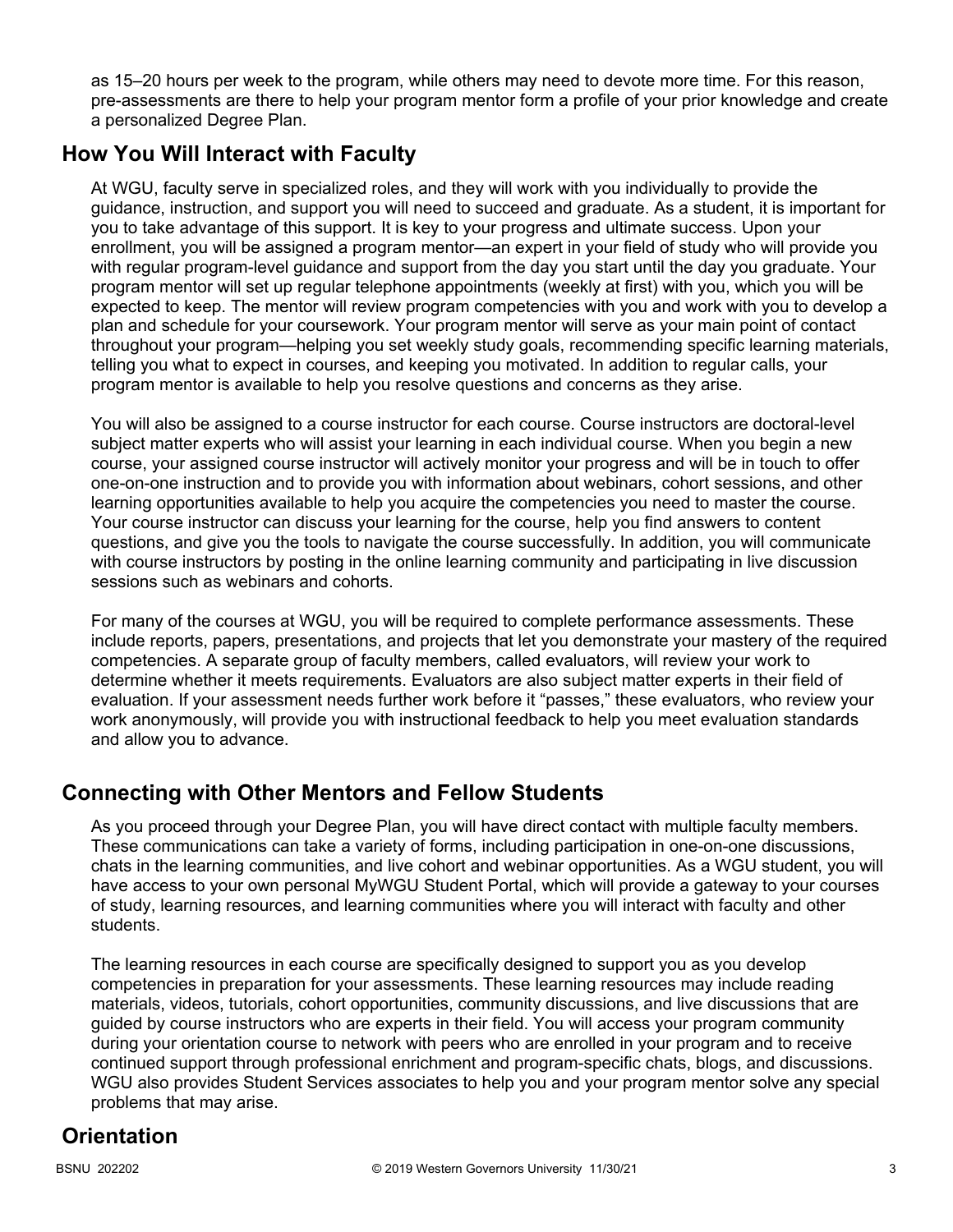The WGU orientation course focuses on acquainting you with WGU's competency-based model, distance education, technology, and other resources and tools available for students. You will also utilize WGU program and course communities, participate in activities, and get to know other students at WGU. The orientation course must be completed before you can start your first term at WGU.

# **Transferability of Prior College Coursework**

Because WGU is a competency-based institution, it does not award degrees based on credits but rather on demonstration of competency. However, if you have completed college coursework at another accredited institution, or if you have completed industry certifications, you may have your transcripts and certifications evaluated to determine if you are eligible to receive some transfer credit. The guidelines for determining what credits will be granted varies based on the degree program. Students entering graduate programs must have their undergraduate degree verified before being admitted to WGU. To review more information in regards to transfer guidelines based on the different degree programs, you may visit the Student Handbook found at the link below and search for "Transfer Credit Evaluation."

## [Click here for the Student Handbook](http://cm.wgu.edu/)

WGU does not waive any requirements based on a student's professional experience and does not perform a "résumé review" or "portfolio review" that will automatically waive any degree requirements. Degree requirements and transferability rules are subject to change in order to keep the degree content relevant and current.

Remember, WGU's competency-based approach lets you take advantage of your knowledge and skills, regardless of how you obtained them. Even when you do not directly receive credit, the knowledge you possess may help you accelerate the time it takes to complete your degree program.

# **Continuous Enrollment, On Time Progress, and Satisfactory Academic Progress**

WGU is a "continuous enrollment" institution, which means you will be automatically enrolled in each of your new terms while you are at WGU. Each term is six months long. Longer terms and continuous enrollment allow you to focus on your studies without the hassle of unnatural breaks between terms that you would experience at a more traditional university. At the end of every six-month term, you and your program mentor will review the progress you have made and revise your Degree Plan for your next sixmonth term.

WGU requires that students make measurable progress toward the completion of their degree programs every term. We call this "On-Time Progress," denoting that you are on track and making progress toward on-time graduation. As full-time students, graduate students must enroll in at least 8 competency units each term, and undergraduate students must enroll in at least 12 competency units each term. Completing at least these minimum enrollments is essential to On-Time Progress and serves as a baseline from which you may accelerate your program. We measure your progress based onthe courses you are able to pass, not on your accumulation of credit hours or course grades. Every time you pass a course, you are demonstrating that you have mastered skills and knowledge in your degree program. For comparison to traditional grading systems, passing a course means you have demonstrated competency equivalent to a "B" grade or better.

WGU assigns competency units to each course in order to track your progress through the program. A competency unit is equivalent to one semester credit of learning. Some courses may be assigned 3 competency units while others may be as large as 12 competency units.

Satisfactory Academic Progress (SAP) is particularly important to students on financial aid because you must achieve SAP in order to maintain eligibility for financial aid. We will measure your SAP quantitatively by reviewing the number of competency units you have completed each term. In order to remain in good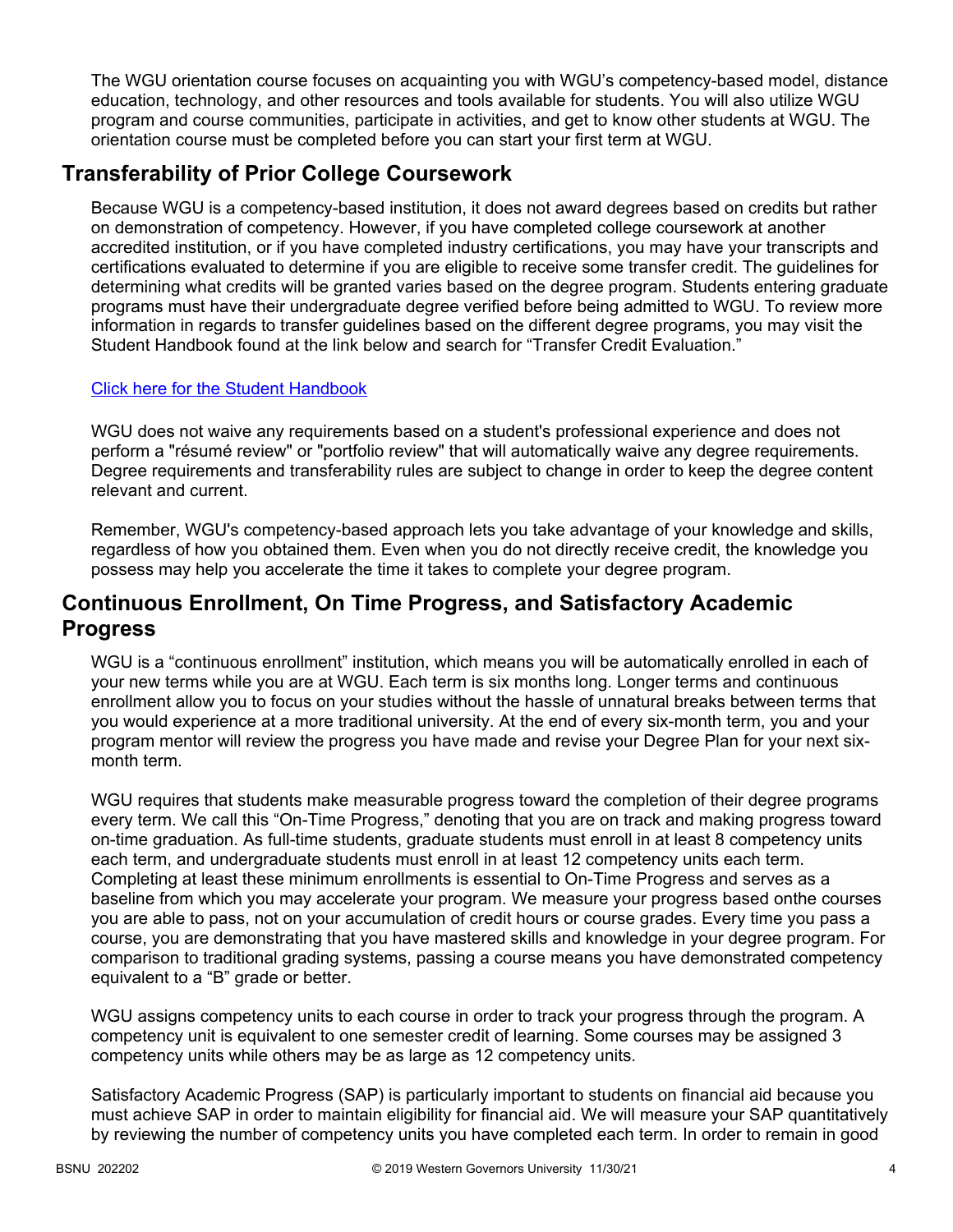academic standing, you must complete at least 66.67% of the units you attempt over the length of your program—including any courses you add to your term to accelerate your progress. Additionally, during your first term at WGU you must pass at least 3 competency units in order to remain eligible for financial aid. We know that SAP is complex, so please contact a financial aid counselor should you have additional questions. \*Please note: The Endorsement Preparation Program in Educational Leadership is not eligible for federal financial aid.

## **Courses**

Your Degree Plan includes courses needed to complete your program. To obtain your degree, you will be required to demonstrate your skills and knowledge by completing the assessment(s) for each course. In general there are two types of assessments: performance assessments and objective assessments. Performance assessments contain, in most cases, multiple scored tasks such as projects, essays, and research papers. Objective assessments include multiple-choice items, multiple-selection items, matching, short answer, drag-and-drop, and point-and-click item types, as well as case study and videobased items. Certifications verified through third parties may also be included in your program. More detailed information about each assessment is provided in each course of study.

# **Learning Resources**

WGU works with many different educational partners, including enterprises, publishers, training companies, and higher educational institutions, to provide high-quality and effective learning resources that match the competencies you are developing. These vary in type, and may be combined to create the best learning experience for your course. A learning resource can be an e-textbook, online module, study guide, simulation, virtual lab, tutorial, or a combination of these. The cost of most learning resources are included in your tuition and Learning Resource Fee. They can be accessed or enrolled for through your courses. Some degree-specific resources are not covered by your tuition, and you will need to cover those costs separately. WGU also provides a robust library to help you obtain additional learning resources, as needed.

Mobile Compatibility:

The following article provides additional details about the current state of mobile compatibility for learning resources at WGU. It includes a list that can be referenced to determine the mobile friendliness of all core course materials used in a program.

[Student Handbook article: Can I use my mobile device for learning resources?](https://cm.wgu.edu/t5/Frequently-Asked-Questions/Can-I-use-my-mobile-device-for-learning-resources/ta-p/396)

# **Standard Path**

As previously mentioned, competency units (CUs) have been assigned to each course in order to measure your academic progress. If you are an undergraduate student, you will be expected to enroll in a minimum of 12 competency units each term. Graduate students are expected to enroll in a minimum of 8 competency units each term. A standard plan for a student for this program who entered WGU without any transfer units would look similar to the one on the following page. Your personal progress can be faster, but your pace will be determined by the extent of your transfer units, your time commitment, and your determination to proceed at a faster rate.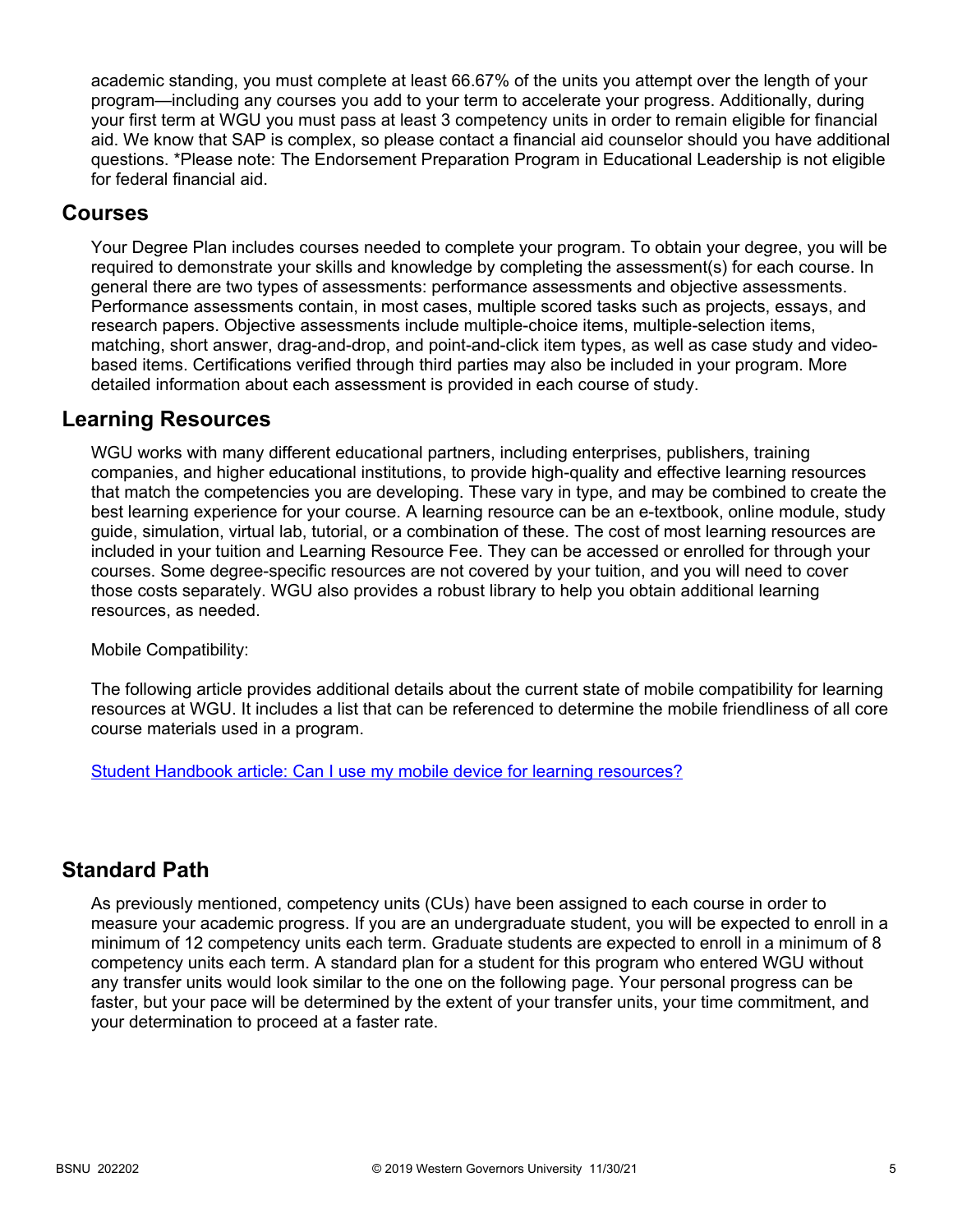# **Standard Path** *for* **Bachelor of Science, Nursing**

| <b>Course Description</b>                                    | <b>CU<sub>s</sub></b> | <b>Term</b>    |
|--------------------------------------------------------------|-----------------------|----------------|
| <b>Advanced Standing for RN License</b>                      | 50                    | $\mathbf 1$    |
| Interprofessional Communication and Leadership in Healthcare | $\mathfrak{D}$        | $\overline{2}$ |
| <b>Applied Healthcare Statistics</b>                         | 4                     | $\overline{2}$ |
| Composition: Writing with a Strategy                         | 3                     | $\overline{2}$ |
| Anatomy and Physiology I with Lab                            | $\overline{4}$        | $\overline{2}$ |
| Introduction to Communication: Connecting with Others        | 3                     | 3              |
| Anatomy and Physiology II with Lab                           | $\overline{4}$        | 3              |
| Introduction to Psychology                                   | 3                     | 3              |
| <b>Global Arts and Humanities</b>                            | 3                     | 3              |
| Introduction to Sociology                                    | 3                     | 4              |
| Microbiology with Lab: A Fundamental Approach                | 4                     | 4              |
| World History: Diverse Cultures and Global Connections       | 3                     | $\overline{4}$ |
| Human Growth and Development                                 | 3                     | 4              |
| Intrapersonal Leadership and Professional Growth             | 3                     | 5              |
| Scholarship in Nursing Practice                              | 3                     | 5              |
| Pathophysiology                                              | 3                     | 5              |
| Information Technology in Nursing Practice                   | 3                     | 5              |
| Organizational Systems and Healthcare Transformation         | 3                     | 6              |
| <b>Comprehensive Health Assessment</b>                       | 3                     | 6              |
| <b>Healthcare Policy and Economics</b>                       | 3                     | 6              |
| <b>Global and Population Health</b>                          | $\overline{4}$        | 6              |
| <b>Emerging Professional Practice</b>                        | 3                     | 7              |
| <b>BSNU Capstone</b>                                         | 3                     | 7              |

# **Changes to Curriculum**

WGU publishes an Institutional Catalog, which describes the academic requirements of each degree program. Although students are required to complete the program version current at the time of their enrollment, WGU may modify requirements and course offerings within that version of the program to maintain the currency and relevance of WGU's competencies and programs. When program requirements are updated, students readmitting after withdrawal from the university will be expected to re-enter into the most current catalog version of the program.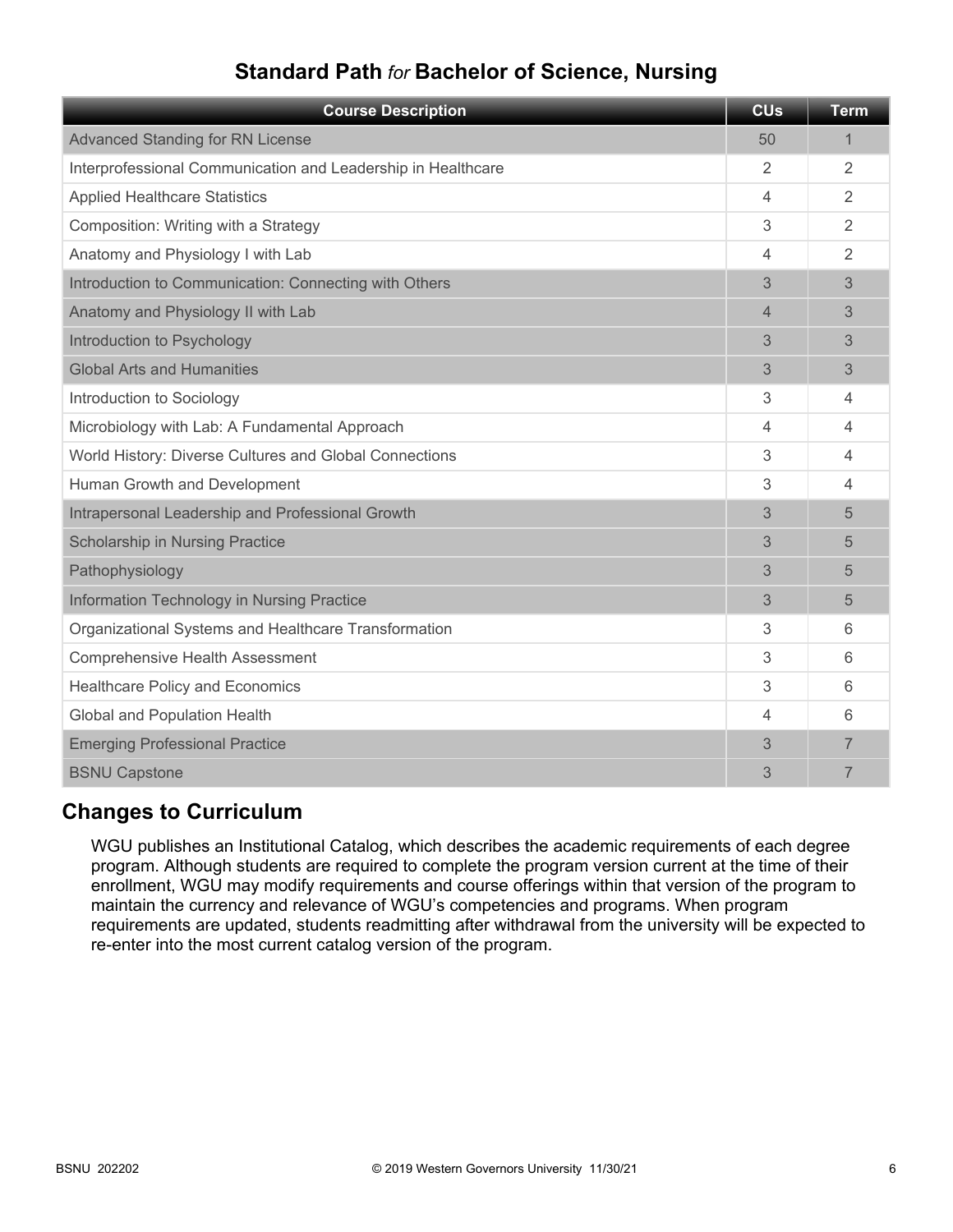# **Areas of Study** for **Bachelor of Science, Nursing**

The following section includes the areas of study in the program, with their associated courses. Your specific learning resources and level of instructional support will vary based on the individual competencies you bring to the program and your confidence in developing the knowledge, skills, and abilities required in each area of the degree. The Degree Plan and learning resources are dynamic, so you need to review your Degree Plan and seek the advice of your mentor regarding the resources before you purchase them.

## **Nursing Core**

### **Advanced Standing for RN License**

Advanced Standing for RN License

### **Interprofessional Communication and Leadership in Healthcare**

Interprofessional Communication and Leadership in Healthcare is designed to help students prepare for success in the online environment at Western Governors University and beyond. Student success starts with the social support and selfreflective awareness that will prepare them to handle the challenges of all academic programs. In this course, students will participate in group activities and complete several individual assignments. The group activities are aimed at finding support and gaining insight from other students. The assignments are intended to give the student an opportunity to reflect on where they are and where they would like to be. The activities in each group meeting are designed to give students several tools they can use to achieve success. This course is designed as a four-part intensive learning experience. Students will attend six group meetings during the term. At each meeting, students will engage in activities that will help them understand their own educational journey and find support and inspiration in the journey of others. There are no prerequisites for this course.

*This course covers the following competencies:*

- *Begin your course by discussing your course planning tool report with your instructor and creating your personalized course plan together.*
- *The learner applies mindfulness to promote self-discovery.*
- *The learner applies mindsets, working styles, and energy dynamics to promote academic and professional success.*
- *The learner communicates effectively in both oral and written format.*
- *The learner uses communication strategies to foster a supportive peer community.*

### **Intrapersonal Leadership and Professional Growth**

Intrapersonal Leadership and Professional Growth fosters the development of professional identity. Building on the knowledge, skills, and attitudes gained through nursing practice, students in this course will explore the relationship of theories, professional competencies, standards of leadership, education, and professionalism. The course content will cover development of a nurse as a leader who is proficient in asserting control, influence, and power in professional and personal contexts.

*This course covers the following competencies:*

- *Begin your course by discussing your course planning tool report with your instructor and creating your personalized course plan together.*
- *The learner creates a personal development plan that fosters professional engagement and personal growth.*
- *The learner adopts strategies to increase resilience and self-care for the nurse in personal and professional situations.*
- *The learner differentiates between nursing leadership and management principles across the healthcare environment for quality care delivery.*
- *The learner explores leadership mindset including cultural competence, diversity, equity, and inclusion to positively influence patient care outcomes.*
- *The learner applies leadership skills to influence professional practice in a healthcare environment.*

#### **Scholarship in Nursing Practice**

Scholarship in Nursing Practice teaches students how to design and conduct research to answer important questions about improving nursing practice and patient care delivery outcomes. This course introduces the basics of evidence-based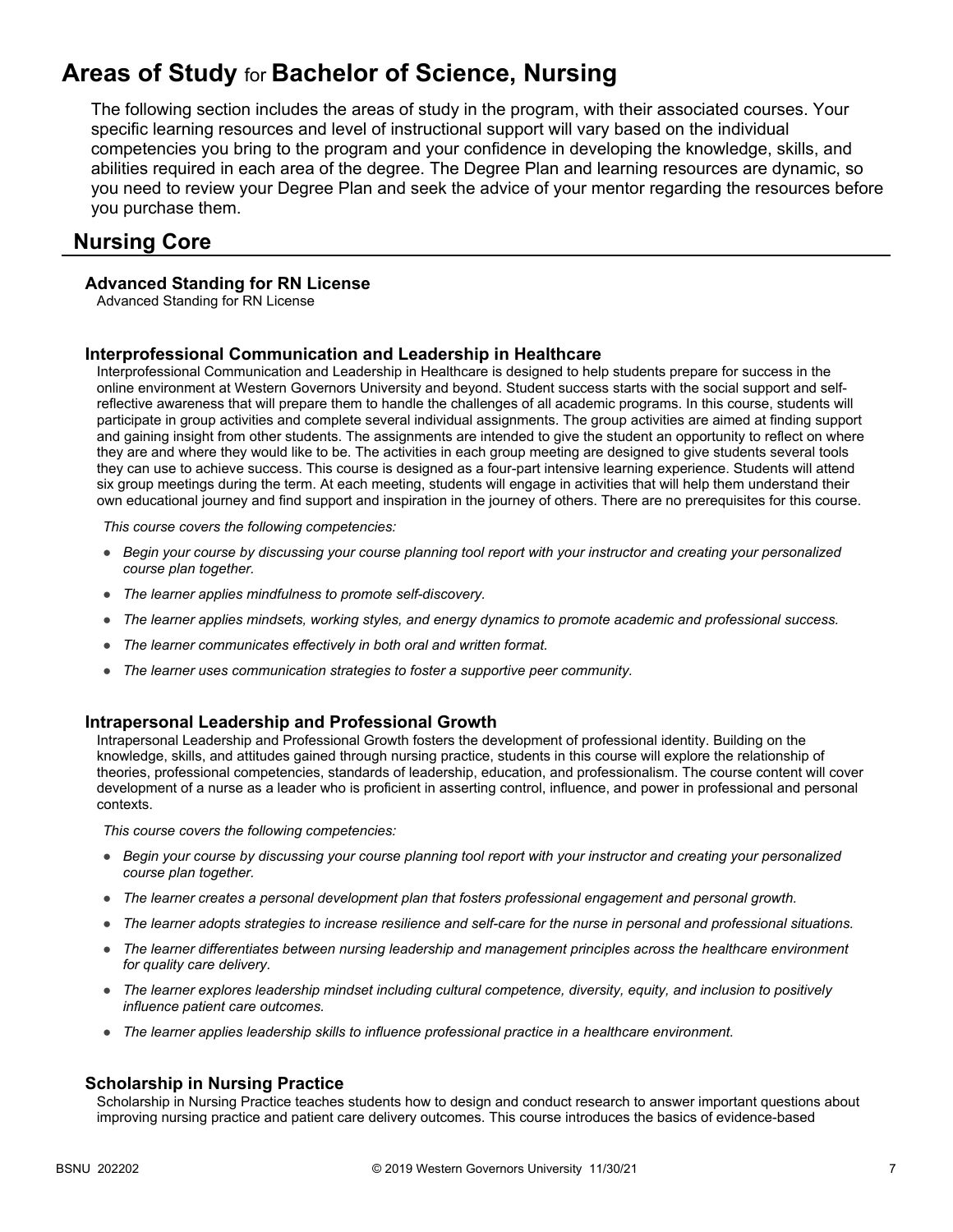practice, which students are expected to implement throughout their clinical experiences. Students of this course will graduate with more competence and confidence to become leaders in the healing environment.

*This course covers the following competencies:*

- *Begin your course by discussing your course planning tool report with your instructor and creating your personalized course plan together.*
- *The learner differentiates between quality improvement processes, evidence-based practice, and research.*
- *The learner demonstrates knowledge of the process and outcomes of conducting a literature review.*
- *The learner demonstrates an understanding of the ethics of nursing research particularly human subjects' protections, informed consent, and alignment with patient and family values and preferences.*
- *The learner discriminates between evidence-based standards of practice and conventional practices to improve patient outcomes.*
- *The learner describes the process of data collection, analysis, and implementation of evidence that can improve clinical practice from an interprofessional perspective.*

### **Information Technology in Nursing Practice**

Information Technology in Nursing Practice provides a basic overview of information technology as it relates to the baccalaureate-prepared nurse. It is a foundational overview of nursing informatics with an emphasis on developing basic competency. This course teaches students that nursing informatics synthesizes nursing science, information science, and computer science through health applications to support decision-making in a dynamic healthcare environment. All prior courses in the sequence for this program serve as prerequisites for this course.

*This course covers the following competencies:*

- *Begin your course by discussing your course planning tool report with your instructor and creating your personalized course plan together.*
- *The learner explains how data factors into decision-making to promote high-quality patient healthcare.*
- *The learner identifies barriers to the use of informatics to improve patient outcomes and advance health literacy.*
- *The learner differentiates among health information systems and technologies that support decision-making.*
- *The learner evaluates health information technology data in nursing practice to monitor and improve patient outcomes.*
- *The learner describes the legal and ethical implications related to informatics in the healthcare environment.*

#### **Organizational Systems and Healthcare Transformation**

Organizational Systems and Healthcare Transformation covers foundational knowledge, skills, and attitudes toward organizational leadership within healthcare systems that can help students be successful. This course focuses on the concepts of patient safety, improvement science, fiscal responsiveness, quality of care, value-based care, and patientcentered care. Additional topics of quality science and innovation, systems redesign, and interprofessional roles assist the student in building necessary skills for healthcare transformation. All prior courses in the sequence for this program serve as prerequisites for this course.

*This course covers the following competencies:*

- *Begin your course by discussing your course planning tool report with your instructor and creating your personalized course plan together.*
- *The learner compares healthcare delivery models to facilitate value-based care, shared decision-making, and equitable patient-centered care.*
- *The learner describes evidence-based continuous improvement strategies that improve patient care.*
- *The learner compares current practice with patient safety standards to promote optimal patient outcomes.*
- *The learner examines systems design in a high-reliability organization.*

#### **Comprehensive Health Assessment**

Comprehensive Health Assessment builds upon students' existing knowledge of nursing assessment. The course presents current and innovative assessment techniques of the physical, mental, emotional, and spiritual well-being of patients. Use of assessment data and shared decision-making are discussed throughout the course. This course also outlines the concepts of a head-to-toe assessment, providing students with an understanding of how to critically think about the different aspects of the assessment and analyze patient cues to determine the implications of findings. Students will also analyze lifestyle and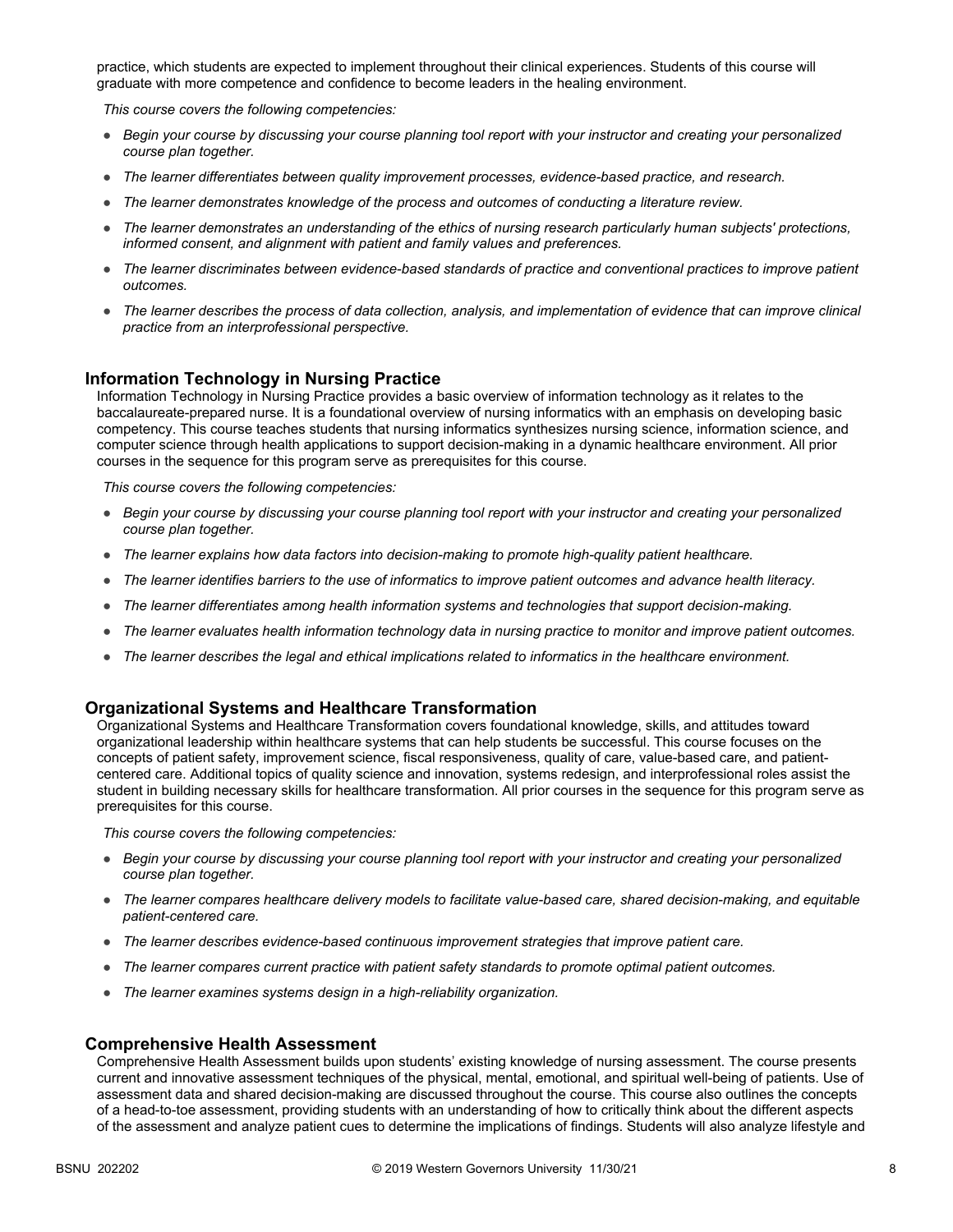cultural implications of health. All prior courses in the sequence for this program serve as prerequisites for this course.

*This course covers the following competencies:*

- *Begin your course by discussing your course planning tool report with your instructor and creating your personalized course plan together.*
- *The learner incorporates enhanced pathophysiological concepts and assessment findings into patient care coordination.*
- *The learner applies clinical judgment using current and innovative patient assessment techniques that encompass physical, mental, emotional, spiritual well-being and social determinants of health.*
- *The learner analyzes cultural and lifestyle implications for holistic patient assessment.*

### **Healthcare Policy and Economics**

Healthcare Policy and Economics is a foundational course that introduces the concepts of value-based care and the role of the nurse. This course includes concepts related to financial responsiveness, shared decision-making, preference-sensitive care, leveraging data. In this course, students learn about cost and fee-for-service in terms of value to the client and patient rather than value to the healthcare system. All prior courses in the sequence for this program serve as prerequisites for this course.

*This course covers the following competencies:*

- *Begin your course by discussing your course planning tool report with your instructor and creating your personalized course plan together.*
- *The learner integrates principles of organizational ethics to improve healthcare quality for individuals, families, and their communities.*
- *The learner identifies how financial data, business-related data, and information sources inform decisions that influence healthcare.*
- *The learner compares healthcare financial models to facilitate value-based care and fiscally responsible and equitable patient-centered care.*
- *The learner analyzes public healthcare policies, federal and state laws, and the resulting impact to patients and healthcare delivery.*

### **Global and Population Health**

Global and Population Health prepares students for the role of the nurse in preserving and promoting health among diverse populations. Additionally, basic principles of epidemiology, social determinants of health (SDOH), and resource allocation through value-based care are outlined. The course introduces planning, organization, and delivery of services for diverse populations in community settings, including illness prevention, disaster preparedness, and environmental health. All prior courses in the sequence for this program serve as prerequisites for this course.

*This course covers the following competencies:*

- *Begin your course by discussing your course planning tool report with your instructor and creating your personalized course plan together.*
- *The learner distinguishes between global, public, and population health for improved health outcomes.*
- *The learner identifies social determinants of health (SDOH) and interventions for equitable healthcare improvements.*
- *The learner identifies epidemiological data sources that inform population health interventions.*
- *The learner identifies the effect of global health trends on healthcare capacity that inform service modification decisions in healthcare.*
- *The learner evaluates population health solutions for environmental health effects.*

#### **Emerging Professional Practice**

Emerging Professional Practice presents a variety of professional nursing specialty areas. Students explore various practice specialties, including palliative care, genetics and genomics, and others. The course provides pathways to specialized nursing practice. All prior courses in the sequence for this program serve as prerequisites for this course.

*This course covers the following competencies:*

● *Begin your course by discussing your course planning tool report with your instructor and creating your personalized*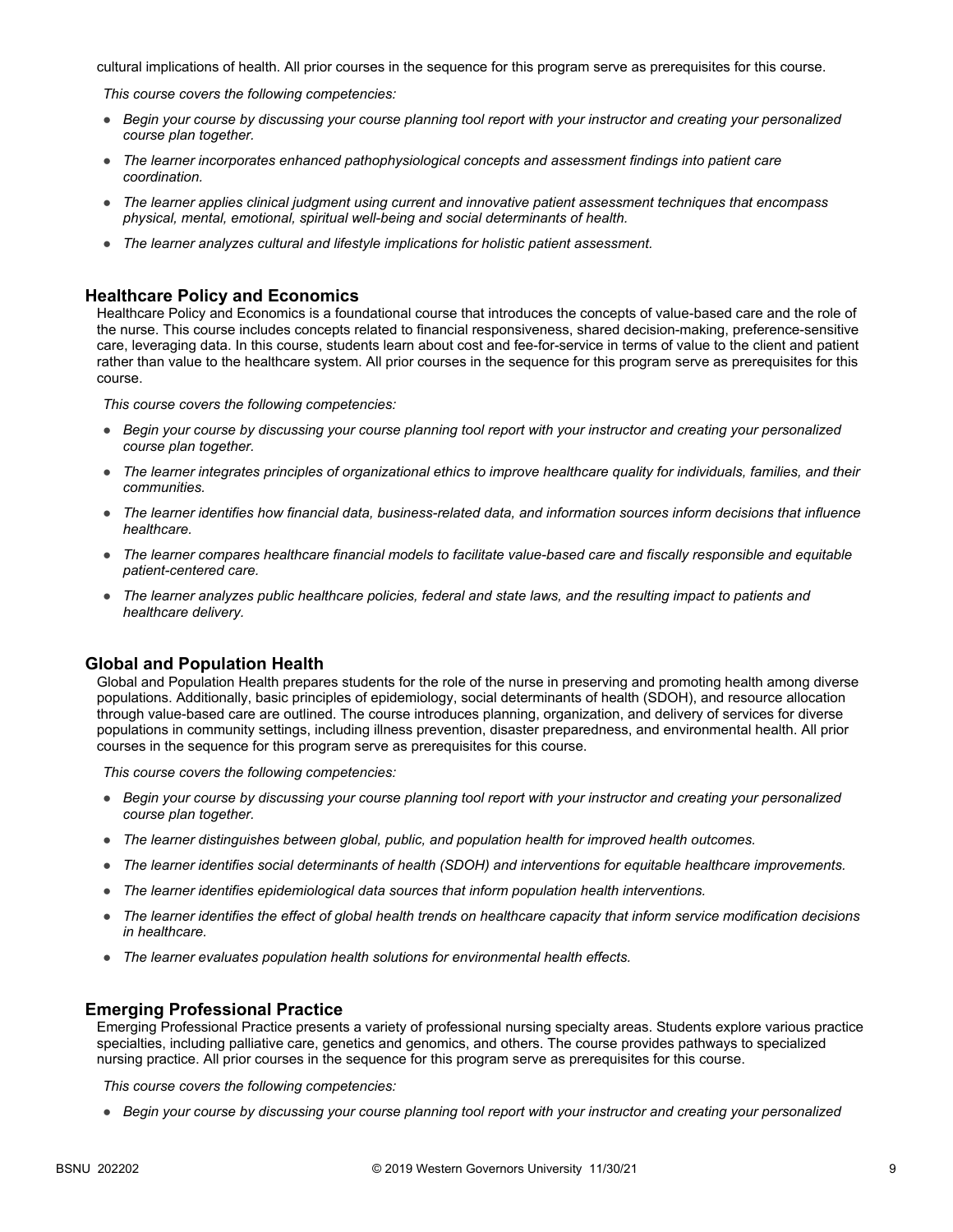*course plan together.*

- *The learner analyzes genetic and genomic influences and risks to plan patient education that recognizes individual attitudes and values.*
- *The learner explains interprofessional interventions that alleviate suffering, improve quality of life, and empower patients and families who have received life-limiting diagnoses.*
- *The learner creates a personal five-year professional development plan that includes professional certification or specialized education that facilitates lifelong learning.*

### **BSNU Capstone**

The BSNU capstone is a synthesis of previously acquired knowledge, skills, and attitudes and requires students to demonstrate competency in the program outcomes. Emphasis is placed on change facilitation in a healthcare setting, based in evidence and incorporating value-based care. This course provides students with an opportunity to engage in a project that is actionable, relevant, highly collaborative, and based on innovative thinking.

*This course covers the following competencies:*

- *The learner proposes a change within the healthcare environment that incorporates clinical expertise and individual values.*
- *The learner collaborates with interprofessional teams, patients, families, and communities to optimize value-based healthcare.*
- *The learner participates in continuous quality improvement to promote innovative, ethical, value-based healthcare supported by evidence.*
- *The learner integrates informatics knowledge and skills into the planning process to promote innovative, safe, healthcare improvements.*
- *The leaner applies interpersonal skills to influence compassionate excellence in value-based healthcare.*

## **General Education**

### **Applied Healthcare Statistics**

Applied Healthcare Probability and Statistics is designed to help develop competence in the fundamental concepts of basic mathematics, introductory algebra, and statistics and probability. These concepts include basic arithmetic with fractions and signed numbers; introductory algebra and graphing; descriptive statistics; regression and correlation; and probability. Statistical data and probability are now commonplace in the healthcare field. This course will help candidates make informed decisions about which studies and results are valid, which are not, and how those results affect your decisions. This course will give candidates background in what constitutes sound research design and how to appropriately model phenomena using statistical data. Additionally, this course guides candidates in calculating simple probabilities based on events which occur in the healthcare profession. This course will prepare candidates for studies at WGU, as well as in the healthcare profession.

*This course covers the following competencies:*

- *Begin your course by discussing your course planning tool report with your instructor and creating your personalized course plan together.*
- *The graduate applies the operations, processes, and procedures of basic arithmetic to solve expressions.*
- *The graduate applies the operations, processes, and procedures of fractions, decimals, and percentages to evaluate quantitative expressions.*
- *The graduate applies the operations, processes, and procedures of basic algebra to evaluate quantitative expressions, and to solve equations and inequalities.*
- *The graduate evaluates categorical and quantitative data pertaining to a single variable using appropriate graphical displays and numerical measures.*
- *The graduate evaluates the relationship between two variables through interpretation of visual displays and numerical measures.*
- *The graduate evaluates the relationship between two quantitative variables through correlation and regression.*
- *The graduate applies principles and methods of probability-based mathematics to explain and solve problems.*

### **Composition: Writing with a Strategy**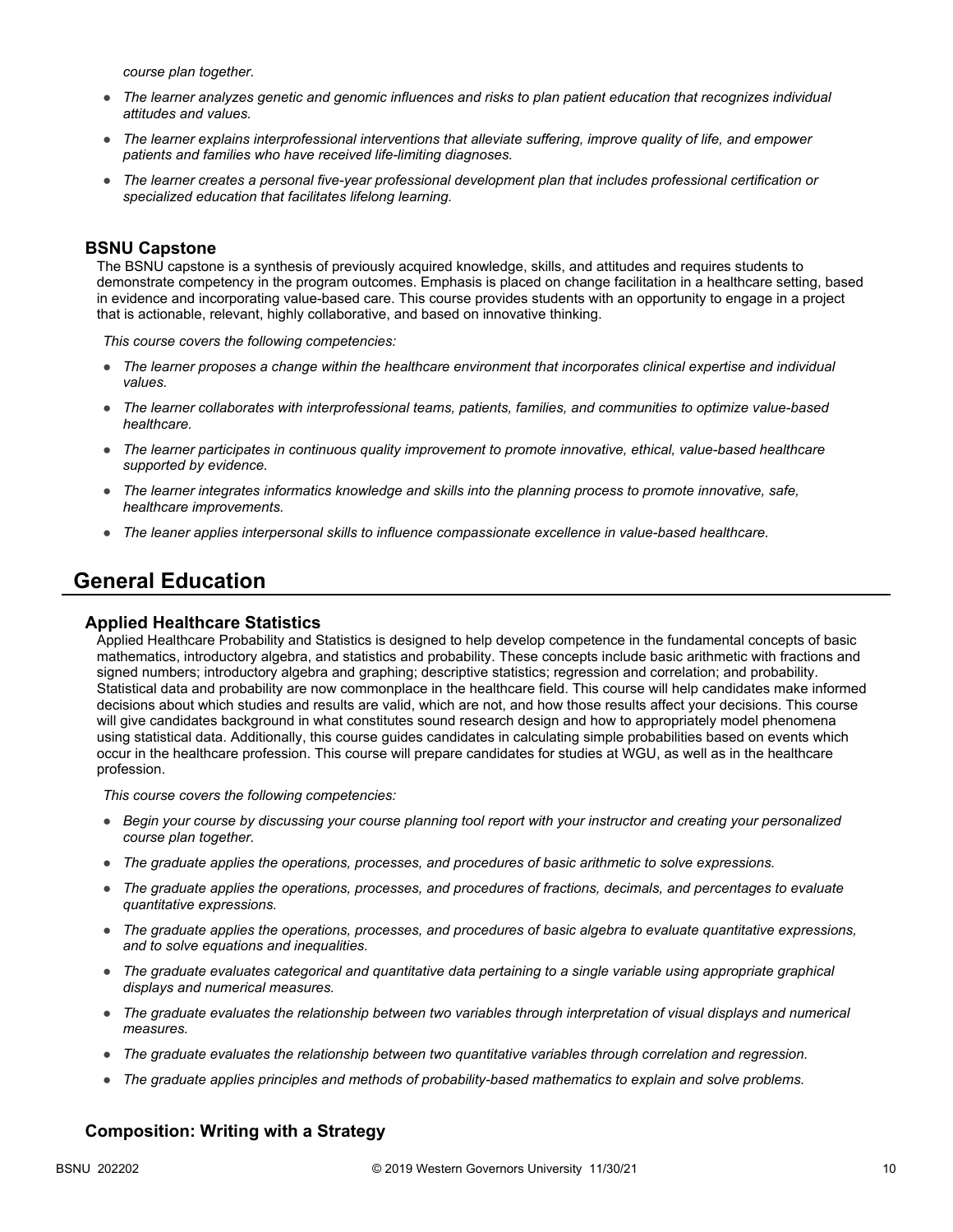Welcome to Composition I: Writing with a Strategy! In this course, you will focus on three main topics: writing strategies, writing style, format and grammar, and editing and revising text. This course consists of an introduction and five sections aligned to the three main topics. The sections address understanding purpose and audience, writing strategies and techniques, format, style, structure, and grammar, editing and revision strategies, and constructive feedback. Each section includes learning opportunities through readings, videos, audio, and other relevant resources. Assessment activities with feedback also provide opportunities to check your learning, practice, and show how well you understand course content. Because the course is self-paced, you may move through the material as quickly or as slowly as you need to gain proficiency in the five competencies that will be covered in the final assessment. If you have no prior knowledge or experience, you can expect to spend 30-40 hours on the course content.

*This course covers the following competencies:*

- *Begin your course by discussing your course planning tool report with your instructor and creating your personalized course plan together.*
- *The individual writes with purpose for a given context and target audience.*
- *The individual incorporates writing strategies and techniques for written communication.*
- *The individual constructs a written document with correct format, style, structure, and grammar.*
- *The individual formulates a strategy for editing and revising written text*
- *The individual composes constructive feedback of written texts.*

### **Anatomy and Physiology I with Lab**

This is Anatomy and Physiology I, a six-section, 4 CEU course that enables students to develop an understanding of the relationships between the structures and function of the integumentary, skeletal, muscular, nervous and endocrine systems in the human body. This course will involve laboratory activities, simulated dissections, textbook material, models, and diagrams.

Because the course is self-paced, you may move through the material as quickly or as slowly as you need to, with the goal of demonstrating proficiency in the four competencies covered in the final assessment. If you have no prior knowledge of this material, you can expect to spend 40–60 hours on the course content.

*This course covers the following competencies:*

- *The learner describes the structural and basic functional organization of the human body and the terminology used to describe the orientation of bodily structures.*
- *The learner describes the structures and physiological functions of the integumentary system and the connections to complex systems in the human body.*
- *The learner describes the structures and physiological functions of the skeletal system and the connections to complex systems in the human body.*
- *The learner analyzes the structures and physiological functions of the muscular system and the connections to complex systems in the human body.*
- *The learner analyzes the structures and physiological functions of the nervous system and sensory organs and the connections to complex systems in the human body.*
- *The learner describes the structures and physiological functions of the endocrine system and its regulation of complex systems in the human body.*

### **Introduction to Communication: Connecting with Others**

Welcome to Introduction to Communication: Connecting with Others! It may seem like common knowledge that communication skills are important, and that communicating with others is inescapable in our everyday lives. While this may appear simplistic, the study of communication is actually complex, dynamic, and multifaceted. Strong communication skills are invaluable to strengthening a multitude of aspects of life. Specifically, this course will focus on communication in the professional setting, and present material from multiple vantage points, including communicating with others in a variety of contexts, across situations, and with diverse populations. Upon completion, you will have a deeper understanding of both your own and others' communication behaviors, and a toolbox of effective behaviors to enhance your experience in the workplace.

- *Begin your course by discussing your course planning tool report with your instructor and creating your personalized course plan together.*
- *The learner implements appropriate communication styles based on audience and setting.*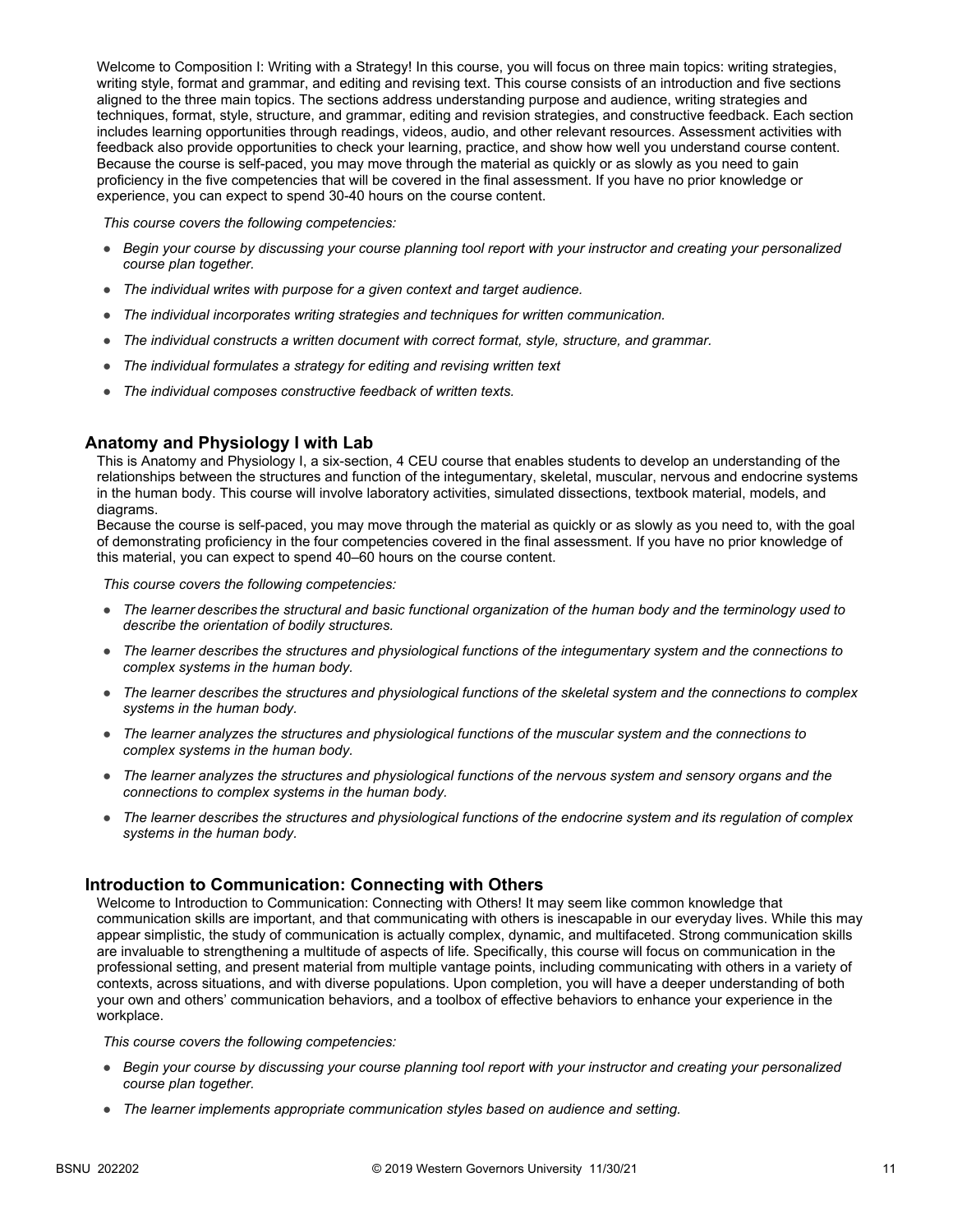- *The learner uses communication strategies for managing conflict.*
- *The learner uses communication strategies to influence others.*

### **Anatomy and Physiology II with Lab**

This is Anatomy and Physiology II, a six section, four CEU course that enables students to develop an understanding of the relationships between the structures and functions of the cardiovascular, respiratory, digestive, urinary, reproductive, and lymphatic systems in the human body. This course will involve laboratory activities, simulated dissections, textbook material, models, and diagrams.

Because the course is self-paced, you may move through the material as quickly or as slowly as you need to, with the goal of demonstrating proficiency in the four competencies covered in the final assessment. If you have no prior knowledge of this material, you can expect to spend 40–60 hours on the course content.

*This course covers the following competencies:*

- *The learner describes the structures and physiological functions of the cardiovascular system and the connections to complex systems in the human body.*
- *The learner describes the structures and physiological functions of the respiratory system and the connections to complex systems in the human body.*
- *The learner describes the structures and physiological functions of the digestive system and the connections to metabolism and complex systems in the human body.*
- *The learner describes the structures and physiological functions of the urinary system and the connections to complex systems in the human body.*
- *The learner describes the structures and physiological functions of the reproductive system and the connections to complex systems in the human body.*
- *The learner describes the structures and physiological functions of the lymphatic system, immune response, and the connections to complex systems in the human body.*

#### **Introduction to Psychology**

In this course, students will develop an understanding of psychology and how it helps them better understand others and themselves. Students will learn general theories about psychological development, the structure of the brain, and how psychologists study behavior. They will gain an understanding of both normal and disordered psychological behaviors, as well as general applications of the science of psychology in society (such as personality typing and counseling).

*This course covers the following competencies:*

- *Begin your course by discussing your course planning tool report with your instructor and creating your personalized course plan together.*
- *The graduate explains the biological perspectives of psychology.*
- *The graduate explains the theories of learning and memory.*
- *The graduate explains the concepts of personality development and social psychology.*
- *The graduate identifies psychological disorders and treatment methods.*
- *The graduate explains the foundations of psychology.*

#### **Global Arts and Humanities**

The Global Arts and Humanities course contains three modules with corresponding lessons. This course is an invitation to see the world through the humanities, examine the humanities during the Information Age, and explore the global origins of music—essentially questioning what makes us human, and how people are connected across culture and time. Each module includes learning opportunities through readings, videos, audio, and other relevant resources. Assessment activities with feedback also provide opportunities to practice and check learning. With no prior knowledge or experience, a learner can expect to spend 30-40 hours on the course content.

- *Begin your course by discussing your course planning tool report with your instructor and creating your personalized course plan together.*
- *The learner analyzes diverse voices, ideas, perspectives, and cultural interactions through the lens of the humanities.*
- *The learner analyzes the humanities during the Information Age.*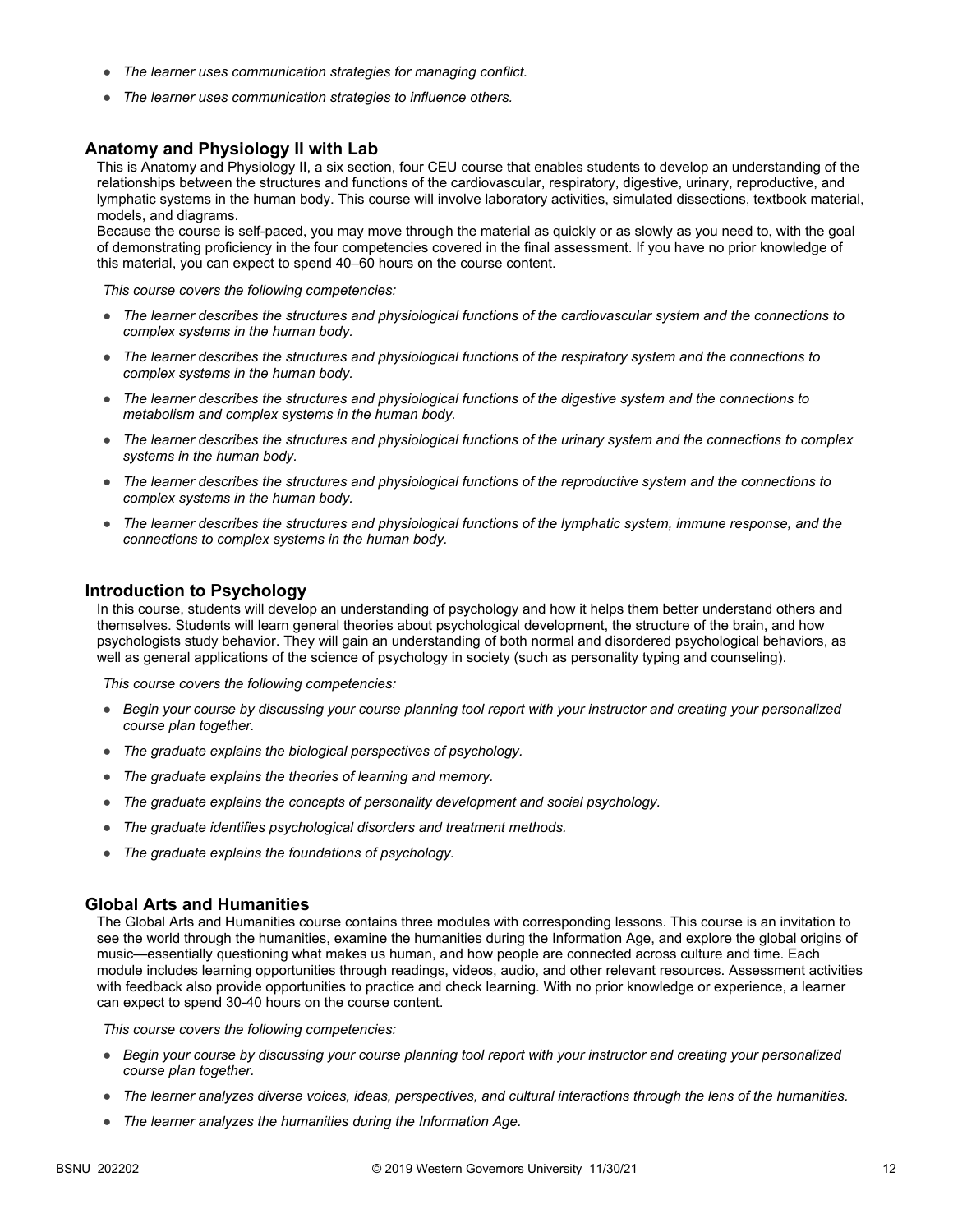● *The learner analyzes how music shapes and is shaped by diverse cultures and perspectives.*

### **Introduction to Sociology**

This course teaches students to think like sociologists, or, in other words, to see and understand the hidden rules, or norms, by which people live, and how they free or restrain behavior. Students will learn about socializing institutions, such as schools and families, as well as workplace organizations and governments. Participants will also learn how people deviate from the rules by challenging norms and how such behavior may result in social change, either on a large scale or within small groups.

*This course covers the following competencies:*

- *Begin your course by discussing your course planning tool report with your instructor and creating your personalized course plan together.*
- *The graduate explains how societies are stratified across various social statuses.*
- *The graduate explains reciprocal relationships between social institutions and individuals.*
- *The graduate explains major perspectives and key contributors to the development of sociology.*
- *The graduate identifies components of culture and socialization as they relate to individuals in society.*
- *The graduate explains the constructs of conformity to and deviance from social norms.*

### **Microbiology with Lab: A Fundamental Approach**

Microbiology with Lab: A Fundamental Approach explores the science that microorganisms are everywhere, and they have positive and negative effects on the community. The course examines the structure and function of microorganisms, disease transmission and progression, and immune responses and other interventions, and it identifies key global diseases. The course consists of an introduction and four major sections. Each section includes learning opportunities through readings, videos, and other relevant resources. Assessment activities with feedback also provide opportunities for students to check their learning, practice, and show how well they understand course content. To assist students in developing an applied, evidence-based understanding of microbiology, this course integrates several lab experiments to help determine the specific characteristic of an unknown microbial sample and a treatment plan. Because the course is self-paced, students may move through the material as quickly or as slowly as needed to gain proficiency in the four competencies that will be covered in the final assessment. Students who have no prior knowledge of or experience with this topic can expect to spend 48–60 hours on the course content. There are no prerequisites for this course.

*This course covers the following competencies:*

- *Begin your course by discussing your course planning tool report with your instructor and creating your personalized course plan together.*
- *The learner analyzes structures and characteristics of microorganisms that inform etiologies of symptoms and diseases.*
- *The learner analyzes microbial transmission and progression and the care needed based on symptoms and environment*
- *The learner analyzes methods to prevent and treat infectious diseases and influence positive community outcomes.*
- The learner analyzes disease characteristics to inform individuals about etiologies and treatments.

### **World History: Diverse Cultures and Global Connections**

This is World History: Diverse Cultures and Global Connections. In this course, you will focus on three main topics—cultural and religious diversity; pandemics; and the relationship of empires and nation states—as well as the skills of identifying root causes, explaining causes and effects, and analyzing complex systems. This course consists of an introduction and four major sections. Each section includes learning opportunities through reading, images, videos, and other relevant resources. Assessment activities with feedback also provide opportunities to practice and check how well you understand the content. Because the course is self-paced, you may move through the material as quickly or as slowly as you need to, with the goal of demonstrating proficiency in the four competencies covered in the final assessment. If you have no prior knowledge of this material, you can expect to spend 30-40 hours on the course content.

- *Begin your course by discussing your course planning tool report with your instructor and creating your personalized course plan together.*
- *The learner differentiates among diverse cultural and religious customs and practices.*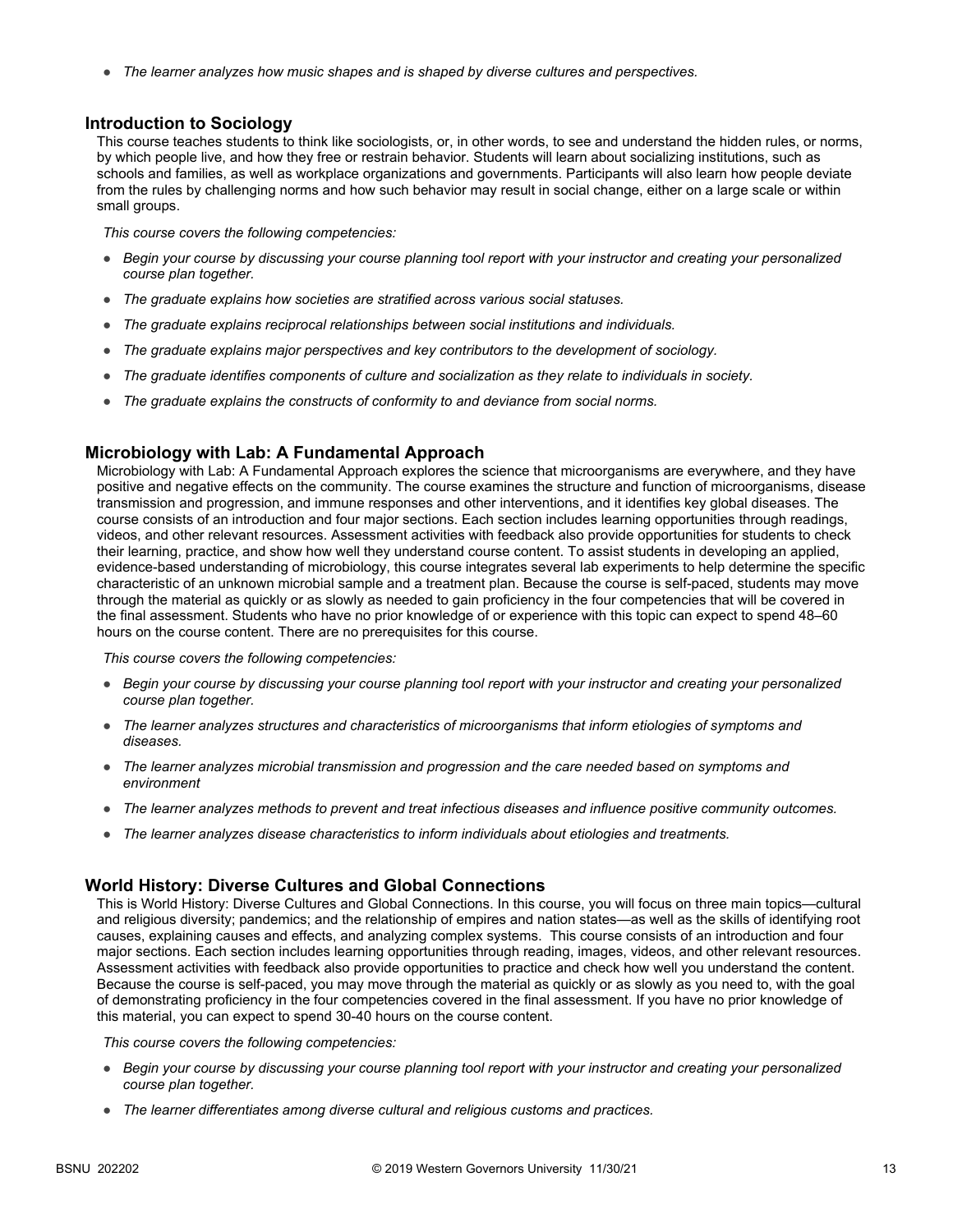- *The learner analyzes the role of human actions in the spread of disease.*
- *The learner explains the factors that contributed to the rise and fall of empires.*
- *The learner explains the factors that contributed to the development of nation states.*

#### **Human Growth and Development**

This is Human Growth and Development, a three-module course that examines the entire human lifetime, from conception to death. Presented chronologically, the course focuses on three key areas: physical, cognitive, and psychosocial growth, along with other important issues such as cultural influences, emotions, and resilience. Because the course is self-paced, you may move through the material as quickly or as slowly as you need to, with the goal of demonstrating proficiency in the four competencies covered in the final assessment. If you have no prior knowledge of this material, you can expect to spend 30-40 hours on the course content.

*This course covers the following competencies:*

- *Begin your course by discussing your course planning tool report with your instructor and creating your personalized course plan together.*
- *The learner explains physical, cognitive, and psychosocial development from conception through early childhood.*
- *The learner explains the influence of emotions and cultural perspectives and practices on psychosocial development and behavior from birth through early childhood.*
- *The learner explains physical, cognitive, and psychosocial development from middle childhood through adolescence.*
- *The learner explains the influence of emotions and cultural perspectives and practices on psychosocial development and behavior from middle childhood through adolescence.*
- *The learner explains physical, cognitive, and psychosocial development from early adulthood to the end of life.*
- *The learner explains the influence of emotions and cultural perspectives and practices on psychosocial development and behavior from early adulthood to the end of life.*

### **Pathophysiology**

Pathophysiology is an overview of the pathology and treatment of diseases in the human body, tissues, glands and membranes, the integumentary system, the sensory system, skeletal and muscular systems, the digestive system, blood, vessels and circulation, lymphatic system, immunity and disease, heart and respiratory system, nervous, urinary and endocrine systems, and male and female reproductive systems. Prerequisites include all prior courses in this programmatic sequence.

- *Begin your course by discussing your course planning tool report with your instructor and creating your personalized course plan together.*
- *The learner describes basic cellular responses and adaptation related to genetics, injury, aging and congenital anomalies.*
- *The learner describes pathogenesis, manifestations, complications and variations of the muscular, skeletal, and integumentary systems.*
- *The learner describes pathogenesis, manifestations, complications and variations of the neurologic systems.*
- *The learner describes pathogenesis, manifestations, complications and variations of the cardiovascular and lymphatic systems.*
- *The learner describes pathogenesis, manifestations, complications and variations of the respiratory systems.*
- *The learner describes pathogenesis, manifestations, complications and variations of the gastrointestinal and renal systems.*
- *The learner describes pathogenesis, manifestations, complications and variations of the endocrine and reproductive systems.*